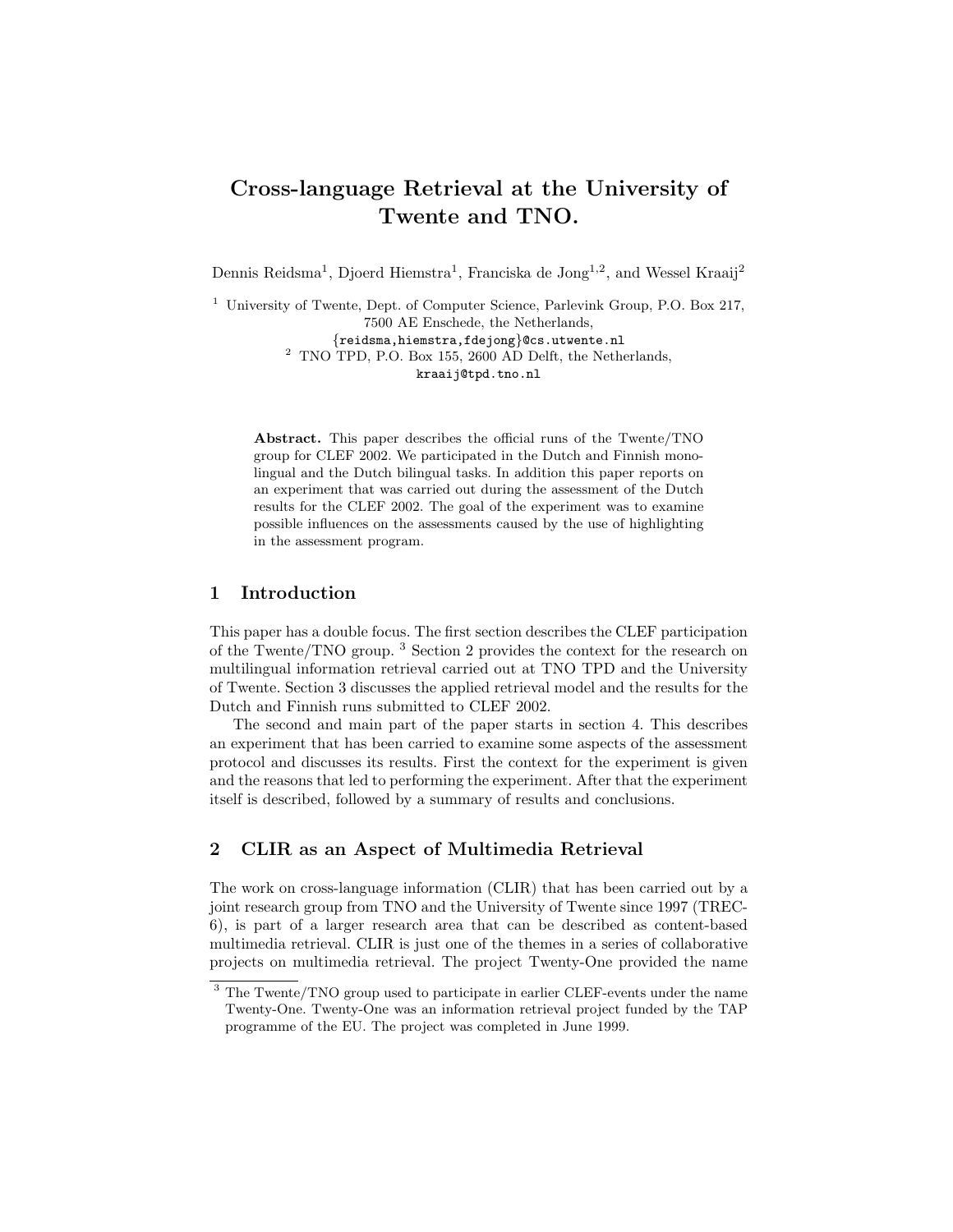of the search engine that has been developed and used for the participation in TREC and, later on, CLEF. Though the focus on CLIR-aspects is not as strong in all projects as it used to be in Twenty-One, the possibility to search in digital multimedia archives with different query languages and to identify relevant material in other languages than the query language has always been part of the envisaged functionality. Where the early projects exploited mainly the textual material available in multimedia archives (production scripts, cut lists, etc.), the use of timecoded textual information (subtitles, transcripts generated by automatic speech recognition tools, etc.) has become more dominant in the projects running currently, for which video and audio retrieval are the major goals, e.g. DRUID and the IST-projects ECHO and MUMIS<sup>4</sup> . In some projects the CLIR functionality is made available by allowing the users of the demonstator systems to select query terms from a closed list which is tuned to the domain of the media archive to be searched. Translation to other languages is then simply a matter of mapping these query terms to their translation equivalents. Ambiguity resolution and other problems inherent to CLIR-tasks are circumvented in this 'concept search' approach, but there is always the additional user requirement of being able to search for terms that are not in the controlled list. Therefore, even in ontology driven projects such as MUMIS, the type of CLIR functionality that is central to the current CLEF-campaign remains relevant.

## 3 Retrieval Experiments for the Dutch and Finnish tasks

The Twenty-One group participated in the Dutch and Finnish monolingual task and the Dutch bilingual task. In this section we present the retrieval model (section 3.1) and discuss the scores for the different tasks (sections 3.2 and 3.3).

## 3.1 The Retrieval Model

Runs were carried out with an information retrieval system based on a simple unigram language model. The basic idea is that documents can be represented by simple statistical language models. If a query is more probable given a language model based on document  $d_1$ , than given e.g. a language model based on document  $d_2$ , then we hypothesise that the document  $d_1$  is more likely to be relevant to the query than document  $d_2$ . Thus the probability of generating a certain query given a document-based language model can serve as a score to rank the documents.

$$
P(T_1, T_2, \cdots, T_n | D) P(D) = P(D) \prod_{i=1}^n (1 - \lambda) P(T_i) + \lambda P(T_i | D)
$$
 (1)

Formula 1 shows the basic idea of this approach to information retrieval, where the document-based language model  $P(T_i|D)$  is interpolated with a background language model  $P(T_i)$  to compensate for sparseness. In the formula,  $T_i$  is a

 $\frac{4}{4}$  For details, cf. http://parlevink.cs.utwente.nl/, http://www.tpd.tno.nl/, and [2]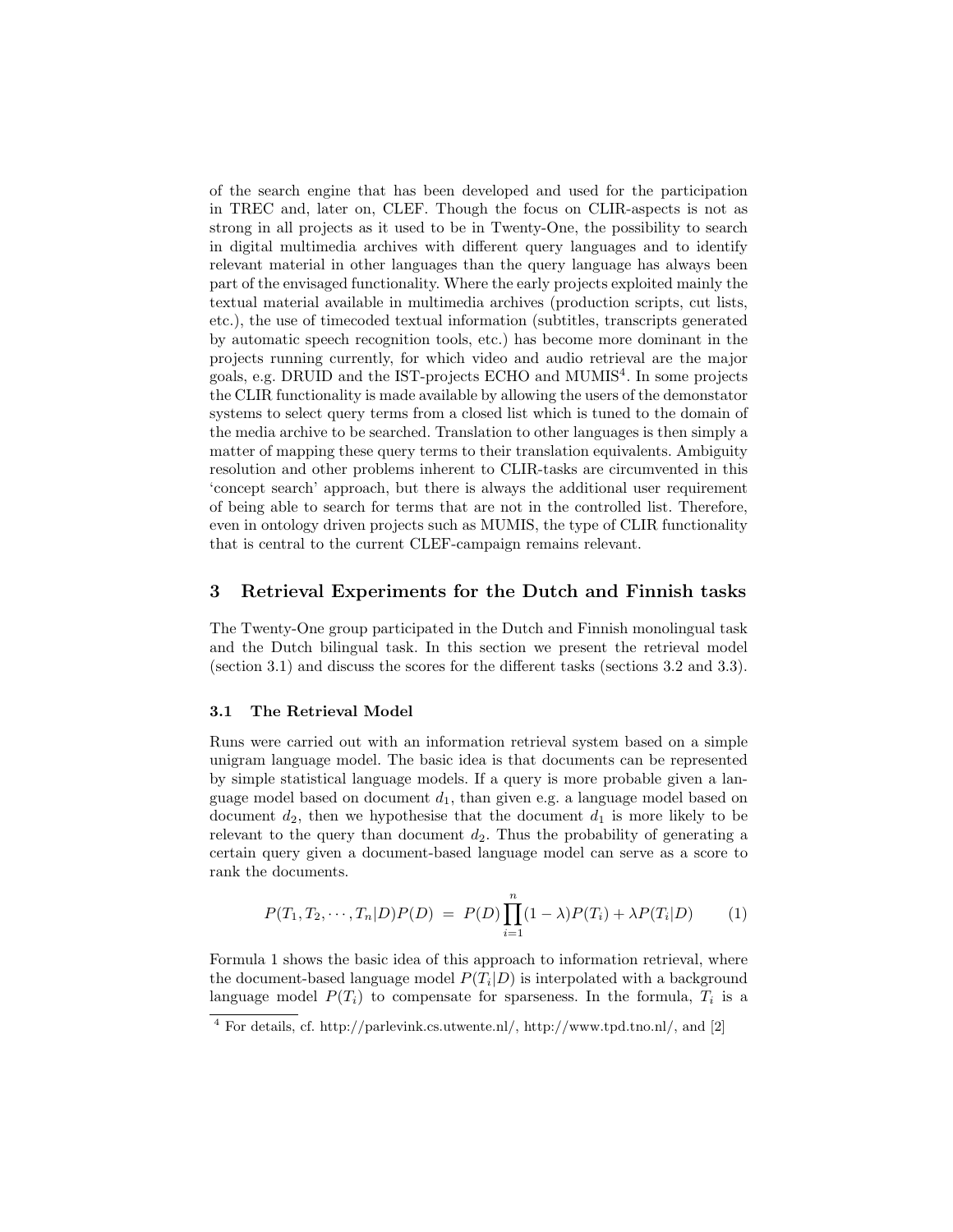random variable for the query term on position i in the query  $(1 \le i \le n$ , where  $n$  is the query length), with the set of all terms in the collection as sample space. The probability measure  $P(T_i)$  defines the probability of drawing a term at random from the collection,  $P(T_i|D_k)$  defines the probability of drawing a term at random from the document; and  $\lambda$  is the smoothing parameter, which is set to  $\lambda = 0.15$ . Since there is empirical evidence that there is a linear relationship between the probability of relevance of a document and its length, we define the prior  $P(D)$  as a constant times the document length [7]. For a description of the embedding of statistical word-by-word translation into our retrieval model, see [4].

## 3.2 The Dutch Runs

For Dutch three separate runs were submitted. First there was the manual run, in which we had a special interest because of our role in the assessment of the Dutch submissions (cf. section 4). The expected effect of submitting a run for which the queries were manually created from the topics was an increase in the size and quality of the pool of documents to be assessed. The engine applied was a slightly modified version of the NIST Z/Prise 2.0 system.

The Dutch bilingual run is an automatic run done with the TNO retrieval system (also referred to as the Twenty-One engine) as developed and used for previous CLEF participations [4, 6]. Furthermore we used the VLIS lexical database developed by Van Dale Lexicography and the morphological analyzers developed by Xerox Reserch Centre Europe.

For completeness we did a post-evaluation automatic monolingual Dutch run. Mean average precision figures for the three runs are given in Table 1. Figure 1 shows the precision-recall plots for the Dutch experiments.

Table 1. Mean average precision of the runs on the Dutch and Finnish dataset

|  | run label m.a.p. description                   |
|--|------------------------------------------------|
|  | tnoutn1 0.4471 manual monolingual              |
|  | tnoen1 0.3369 EN-NL dictionary based           |
|  | thoff i 0.4056 automatic monolingual (Finnish) |
|  | through 0.4247 automatic monolingual           |

## 3.3 The Finnish Run

Since no Finnish morphological analyzer or stemmer was available, it was decided to apply an N-gram approach, which has been advocated as a language independent, knowledge-poor approach by McNamee and Mayfield [9]. After applying a stoplist and lowercasing, documents and queries were indexed by character 5-grams. Unlike the JHU approach, the 5-grams did not span word boundaries. This extremely simple approach turned out to be very effective: for almost all topics the score of this run was at least as high as the median score.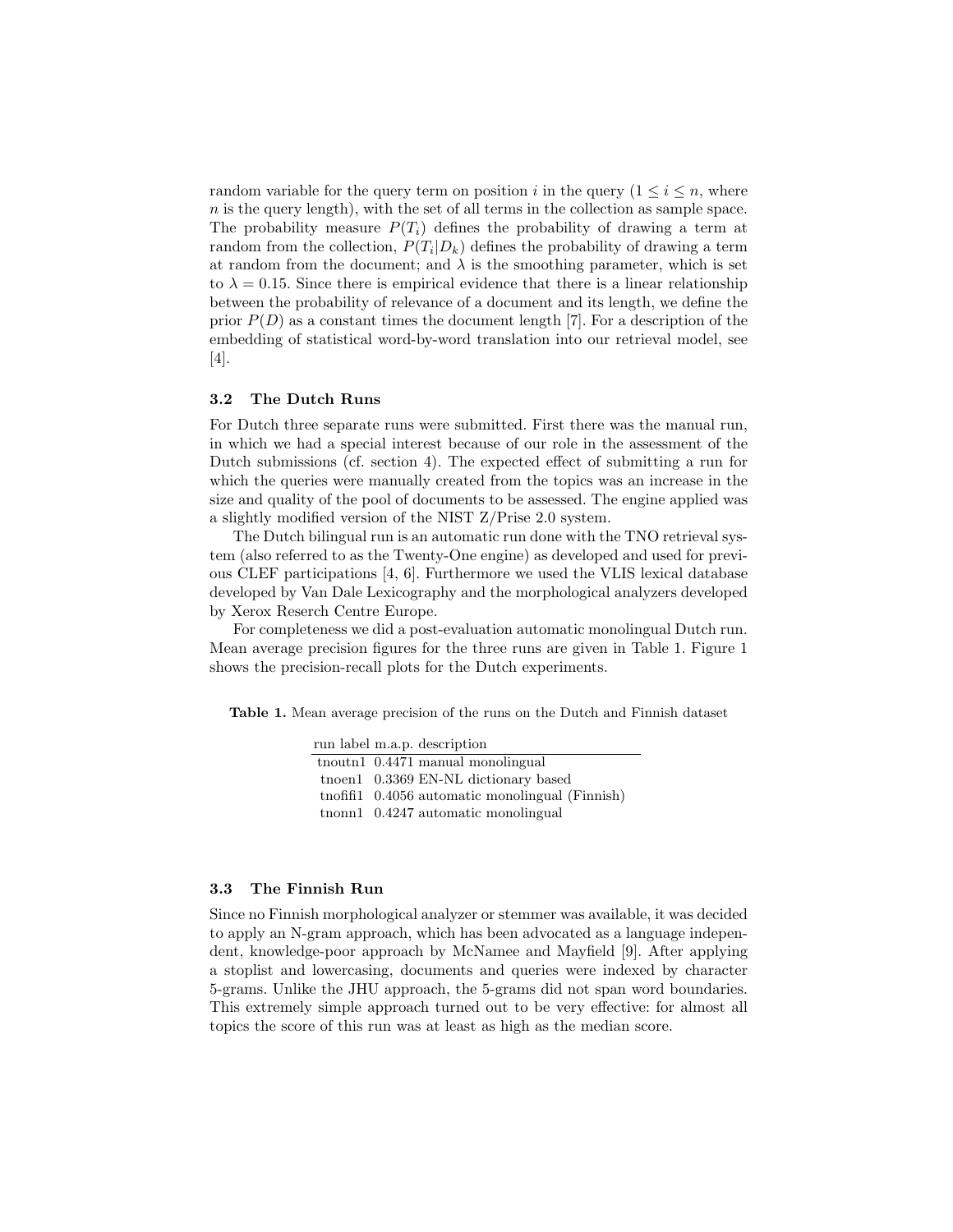

Fig. 1. Precision-recall graphs on the Dutch experiments

## 4 The Role of Highlighting during Assessment

In a retrieval evaluation campaign such as CLEF, the assessment of the retrieval results plays an important role. For more detail on the methods used to create the test collections on which the evaluations are based and the role of the assessments in this we refer to [1].

The University of Twente was responsible for the assessments of the results for the Dutch CLEF collection, consisting of the 1994-1995 newspaper articles from 'NRC Handelsblad' and 'Algemeen Dagblad'. This meant that for a large number of these articles a judgement had to be made as to whether each article was relevant to the topic for which it was returned as a result by one of the participating retrieval systems.

For the official ranking of the submitted runs the standard assessment protocol was followed. In addition some assessments were repeated under different conditions. The purpose of these additional assessments was to investigate the effect of the use of the highlighting option in the presentation of the retrieved documents on the assessment results. These experiments were kept strictly separate from the official assessments and did not affect the offical rankings presented by the CLEF committee.

This section discusses the motivation for this additional experiment and reports on the findings. First the protocol used to structure the assessment task is discussed. After that some parameters in the protocol are discussed. The last subsections are dedicated to the experiments we carried out on the effect of the highlighting option in the presentation of the documents on the resulting relevance judgments.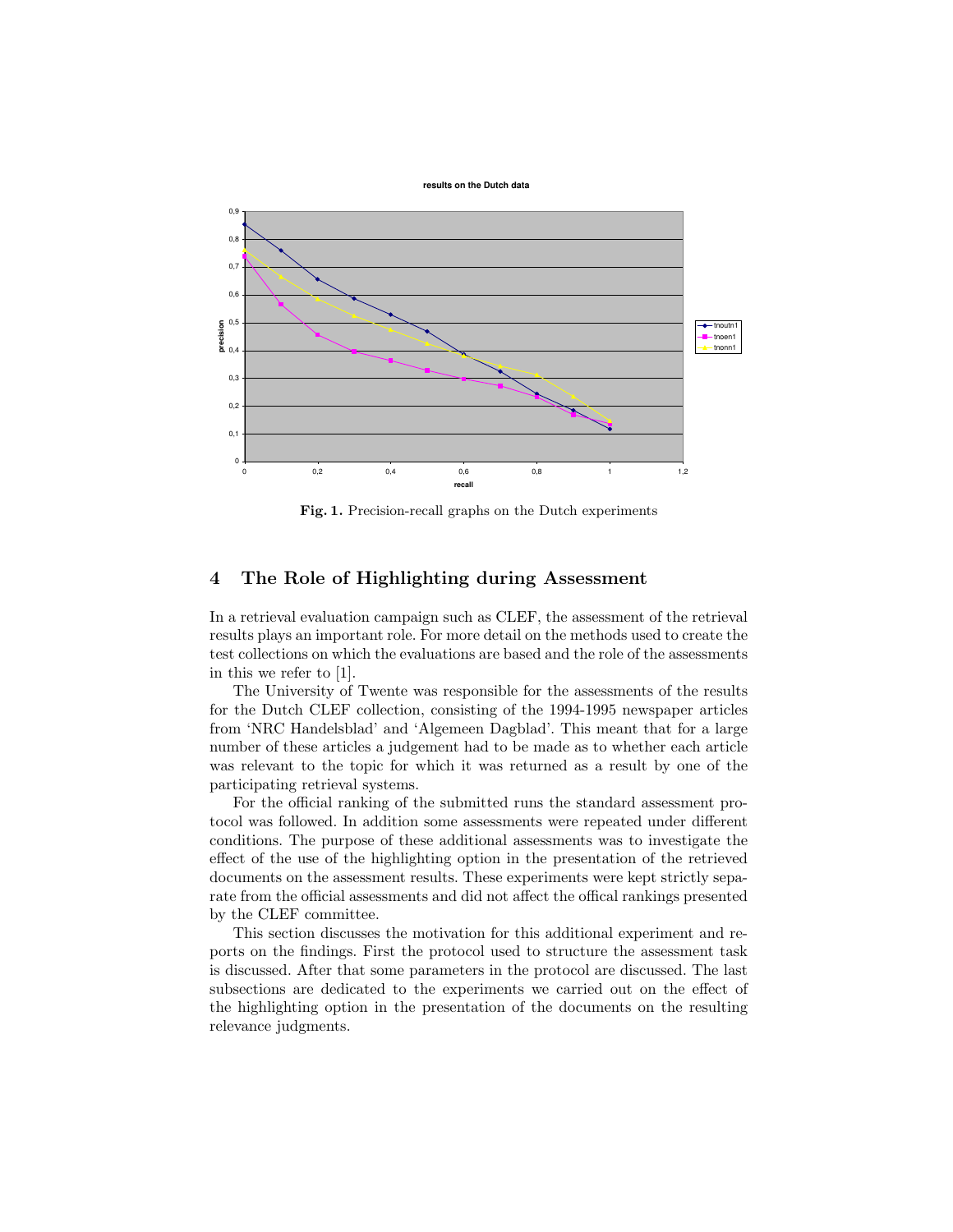#### 4.1 The Assessment Protocol

Within the CLEF campaign the assessment of retrieval results is carried out to produce a high quality, dependable collection of judgments that tell us which documents in the collection are relevant for the given queries. These judgments are used to rank the individual submissions of the participating search engines.

The assessment protocol ensures that the outcomes of the various assessment teams are a solid and reusable basis for the construction of testbeds for the various language specific retrieval tasks.

Variations in several parameters of this protocol can influence the results, such as the number of assessors, the selection of documents that will be manually assessed and the criteria on which a document is judged relevant or non-relevant. The assessment protocol has been standardized based on past research of such parameters, but the fact that the newspaper collections differ for each language and the fact that for each language there is another team doing the assessment task already introduces new variations. On top of that there are several other parameters that are not controlled by the protocol. If experimental results were to indicate that one of these parameters had effects that were previously unknown, the assessment protocol would have to be adapted and the validity of the assessments of previous years would also have to be reconsidered.

The next section discusses some parameters in the assessment protocol and previous research on the influence of variations in these parameters on the resulting system ranking. The rest of the paper is dedicated to our experiments with one of the remaining parameters.

## 4.2 Protocol Parameters

One of the parameters of the assessments concerns variation in judgement between persons or even for one person on different moments. The question whether this has an adverse effect on the stability of the ranking has been researched for example by Lesk and Salton [8] and Voorhees [13]. For the Dutch testbed similar experiments have been carried out by Hiemstra and Van Leeuwen [5]. Other parameters include pool depth, assessor characteristics, the kind of instruction that the assessors get and the document presentation style. Table 2, taken from [3], gives an overview of variations in the assessment procedures among the various assessment teams for CLEF 2001.

The rest of this paper addresses a parameter that has not yet been researched very extensively: the style of document presentation, more specifically the effect of the use of the highlighting option that the assessment software makes available to the assessors.

## 4.3 The Effect of Highlighting

The program used to support the assessment task, developed at NIST, offers the option to highlight terms in the retrieved documents. This functionality serves a clear purpose. For example, the assessor can decide on the relevance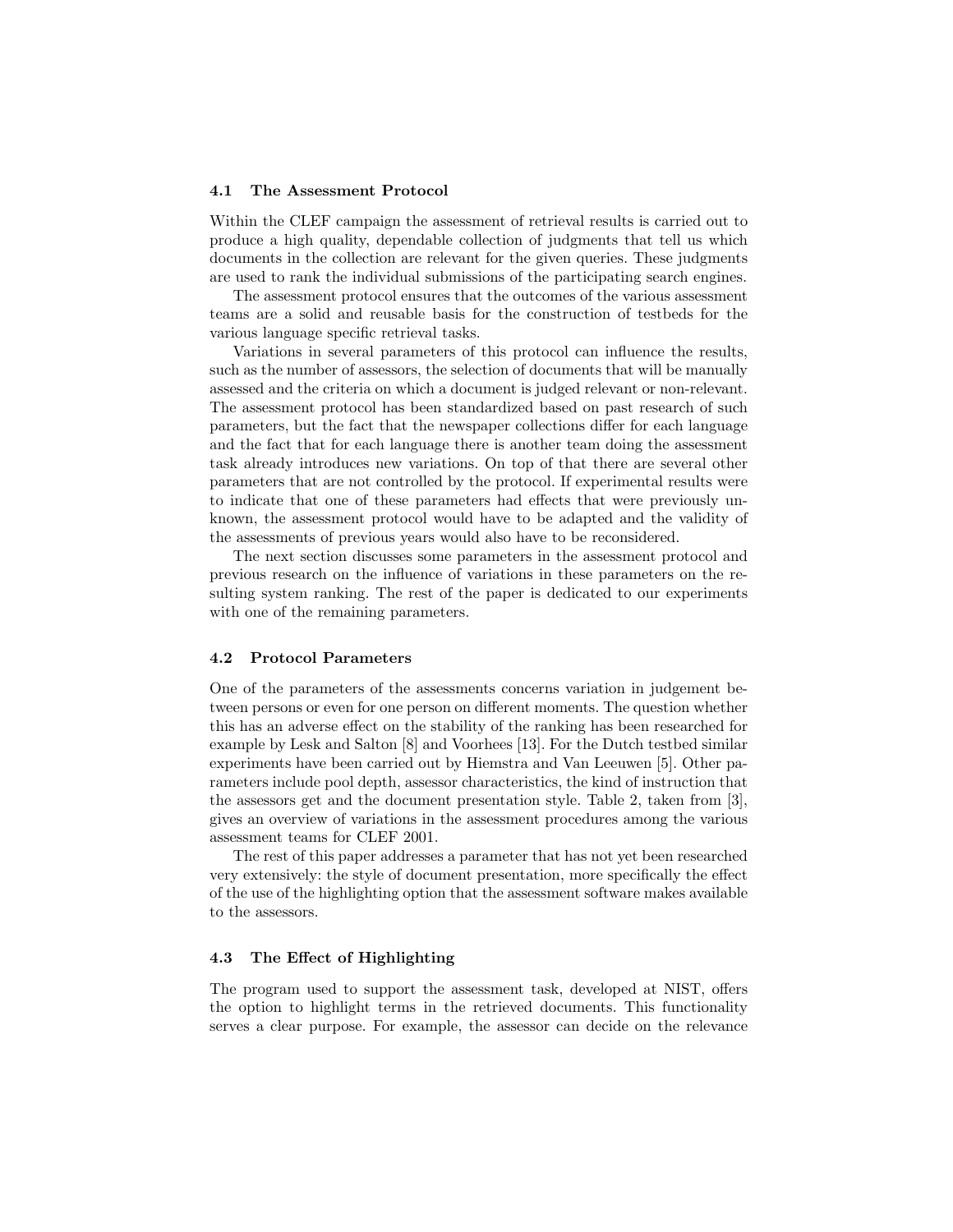Table 2. Aspects of the 2001 judgments [3]

| parameter                  |               |              |              | Dutch English French German Italian Spanish |            |              |
|----------------------------|---------------|--------------|--------------|---------------------------------------------|------------|--------------|
| no. of assessors           | 10            | 6            | 5            | 2                                           | 3          | 4            |
| experienced as user?       | <b>ves</b>    | some         | yes          | one                                         | some       | $\mathbf{n}$ |
| experienced as assesors?   | $\mathbf{no}$ | yes          | $\mathbf{n}$ | one                                         | two        | no           |
| written/oral instruction   | oral          | both         | oral         | both                                        | both       | oral         |
| native topics by assessors | $\mathbf{n}$  | yes          | yes          | one                                         | one        | no           |
| translated by assessors    | no            | no           | no           | one                                         | one        | no           |
| transl. from source lang.? | <b>ves</b>    | yes          | yes          | $\mathbf{n}$                                | mostly     | no           |
| discussion possible?       | some          | some         | yes          | yes                                         | <b>ves</b> | yes          |
| $single/group$ opinion?    | single        | single       | ?            | group                                       | group      | group        |
| supervisors involved?      | no            | $\mathbf{n}$ | yes          | yes                                         | <b>ves</b> | no           |
| post-assessm. narrative?   | no            | yes          | $\mathbf{n}$ | sketchy sketchy                             |            | $\mathbf{n}$ |

of a document more efficiently if words and phrases related to the topic which occur in the document are highlighted.

Usually the assessor will be told explicitly that the presence or absence of highlighted terms in a document should not be taken as a an a priori indication that a document relevant. It is therefore assumed that using highlighting will not influence the assessment results, or more specifically the ranking of the search engines that follows from those results. This assumption however can be questioned. The following subsection explains how highlighting can affect the assessments and why the use of highlighting may influence the ranking of search engines. A simple experiment will be described that we applied in an attempt to detect such effects.

## 4.4 Possible influences of highlighting on assessment results

We wanted to investigate two different aspects of the assessment results that might be affected by the use of highlighting. The first pertains to the number of documents that are marked as relevant, the second to the ranking of the participating search engines. An effect on the second aspect would clearly have the most impact. We did not expect to find hard statistical evidence for presence or absence of either one of the influences, given the size of the test data. The experiment merely aimed at uncovering possible trends that would warrant further investigation.

The number of relevant documents: Using highlighting might result in more (or less) documents being marked as relevant. Although the assessors are explicitly told not to let the highlighting effect their judgement, it is still possible that this happens unintentionally:

– Assessors might read the documents where terms are highlighted less thoroughly, missing in those documents the relevant parts which do not contain highlighted terms.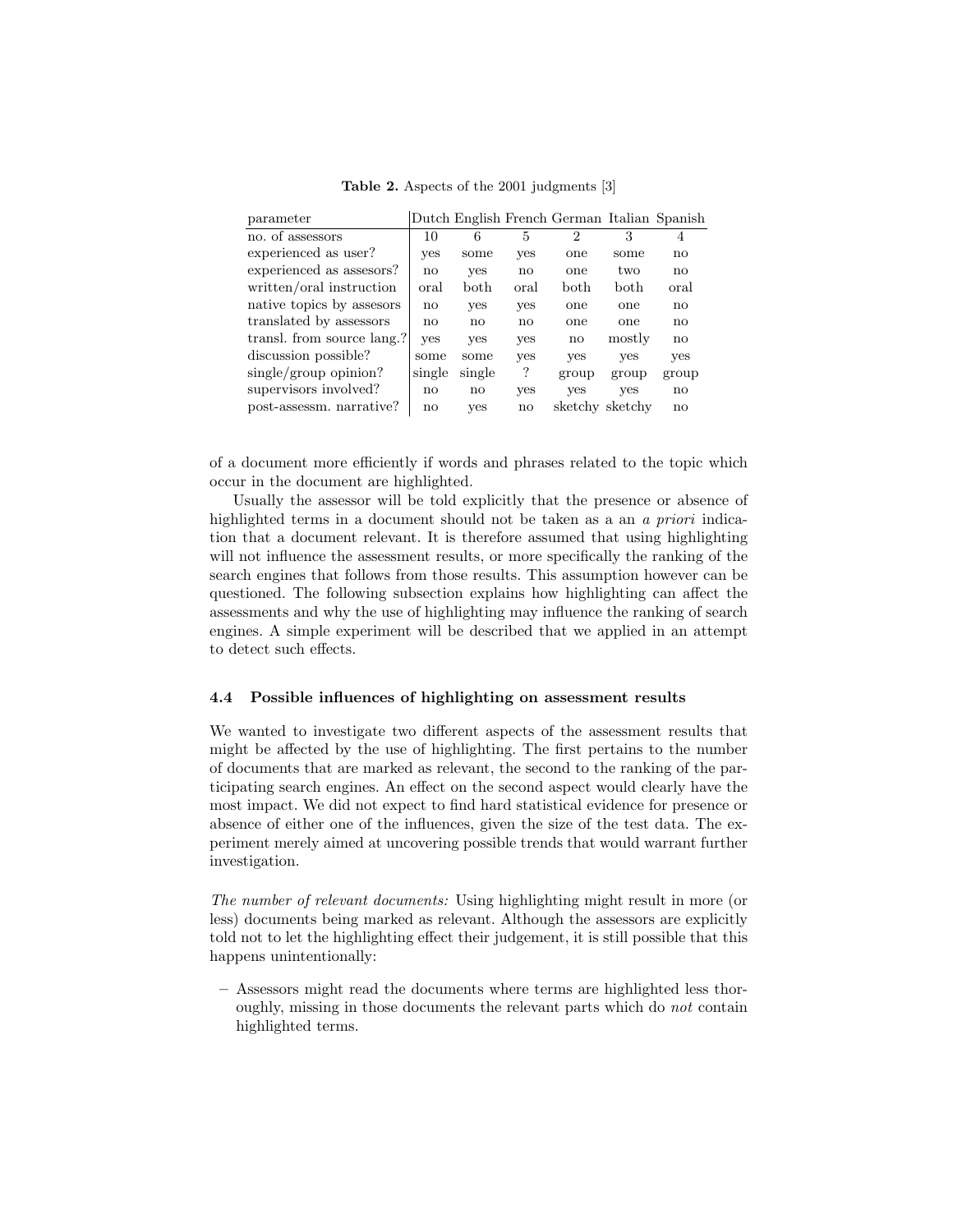- Assessors might be biased in favour of documents containing highlighted terms.
- Assessors may uncover documents which they missed because they overlooked the relevant passage without highlighting.

The scores of search engines: If the assessors are biased towards documents containing highlighted terms this might influence the scores of the search engines. After all, many retrieval systems rely on detecting the presence of query words for marking them as relevant. In that case those systems would perform better with the biased assessment than with assessments produced without using highlighting.

## 4.5 The experiments

The setup of the experiment was straightforward: 18 topics were each assessed at least twice, once with and once without highlighting. These assessments were assigned randomly over 10 people, in such a way that every assessor did some assessments with and without highlighting and no-one assessed one topic twice. The assessors were instructed not to talk to each other about these assessments until all assessments were finished. The extra assessments were used to produce alternative rankings for 29 submissions.

## 4.6 Results and Conclusions

The number of relevant documents: Table 3 contains some figures on the extra assessments. For half of the topics, the assessments with highlighting resulted in more relevant documents than the assessments without highlighting. For the rest of the topics it was the other way around. Given the amount of variation between assessors as found by Voorhees [14], these results suggest that variation in the use of highlighting has no significant influence on the number of documents judged to be relevant.

The rankings: The most important result of the experiments is of course the alternative ranking they produce. As long as the rankings stay more or less the same throughout the variations in the protocol with respect to the highlighting the resulting testbed is still stable and reusable. The official rankings in CLEF are based on the average precision measure shown in figure 2. This figure shows the the influence of not using highlighting on the average precision of the submissions as a percentage relative to the average precisions produced using highlighting in the assessment task. The average of the absolute values of these differences is 3.35%.

Table 4 shows two different rankings of some submissions to the Dutch track. The first row shows the official ranking of the 29 submissions that were considered in this experiment. The second row shows the ranking as it would be based on the relevance judgments that were produced without using highlighting. Most of the submissions have the same ranking in both cases (though submission 7 and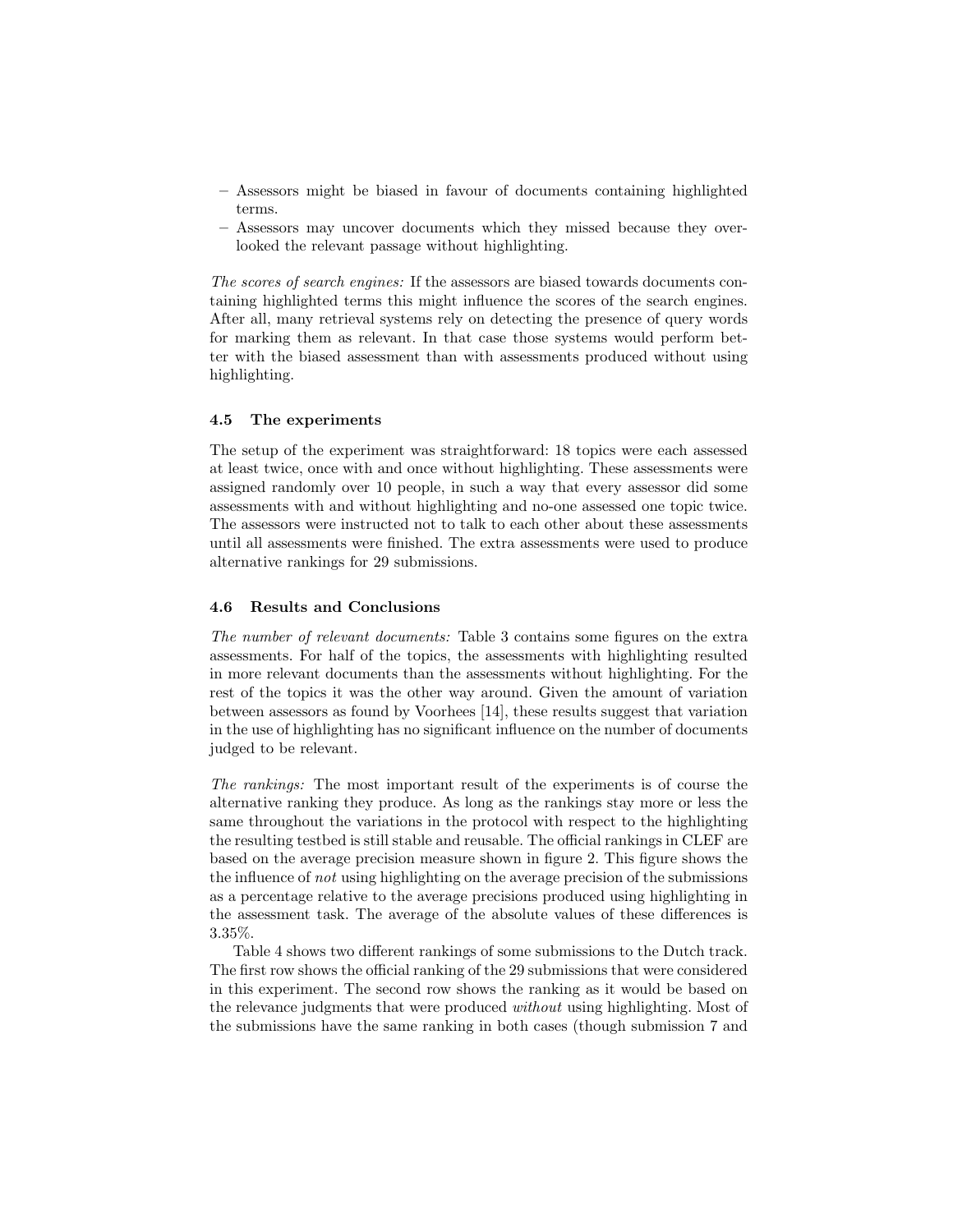22 trade places, a minor change). Submission 12 goes 2 places down, but since the initial difference between 11, 12 and 19 was only 0.0144 this is still harmless. Submissions 4 and 16 go 2 places up, but the initial differences in scores between the assessments that are involved are only 0.0127 and 0.0031 respectively. One change is not really trivial anymore: assessment 17 goes 2 places up, 18 goes 3 places up and 21 goes 5 places down. Before the change, the scores of the 6 assessments involved in this change have a difference of 0.0349 between the lowest and the highest (the score of 21 being the highest). After the change this difference is 0.0209 between the score of 21 (the lowest) and the highest. However, the information was not complete enough and the experiments were not extensive enough to permit any fruitful speculation as to the exact causes of this change.

Table 3. Results: no. of relevant found.

|       |      |      | Topic no. assessed rel. w highlighting rel. w/o highlighting |
|-------|------|------|--------------------------------------------------------------|
| 92    | 294  | 38   | 38                                                           |
| 94    | 412  | 18   | 21                                                           |
| 100   | 433  | 12   | 14                                                           |
| 107   | 336  | 5    | 40                                                           |
| 108   | 217  | 34,3 | 48,18                                                        |
| 110   | 296  | 4    | 4                                                            |
| 115   | 575  | 26   | 25                                                           |
| 119   | 372  | 31   | 20                                                           |
| 121   | 274  | 36   | 32                                                           |
| 125   | 305  | 76   | 124                                                          |
| 127   | 272  | 20   | 23                                                           |
| 129   | 390  | 48   | 15                                                           |
| 130   | 256  | 9    | 20                                                           |
| 131   | 587  | 40   | 26                                                           |
| 132   | 481  | 13   | 5                                                            |
| 135   | 453  | 124  | 128                                                          |
| 137   | 743  | 5    | 5                                                            |
| 138   | 564  | 7,9  | 7,14                                                         |
| 139   | 416  | 46   | 23                                                           |
| 140   | 356  | 144  | 109                                                          |
| Total | 8032 | 748  | 759                                                          |

Conclusions: Though these variations in the rankings are not large enough to justify the conclusion that variations in the use of highlighting have an adverse effect on the quality of the relevance judgments, they are certainly large enough to warrant further investigation. It would be advisable to do the experiments described in this paper again, involving more topics and doing the assessments for every topic more than once both with and without highlighting. Another aspect that might be included in these new experiments would be the *speed*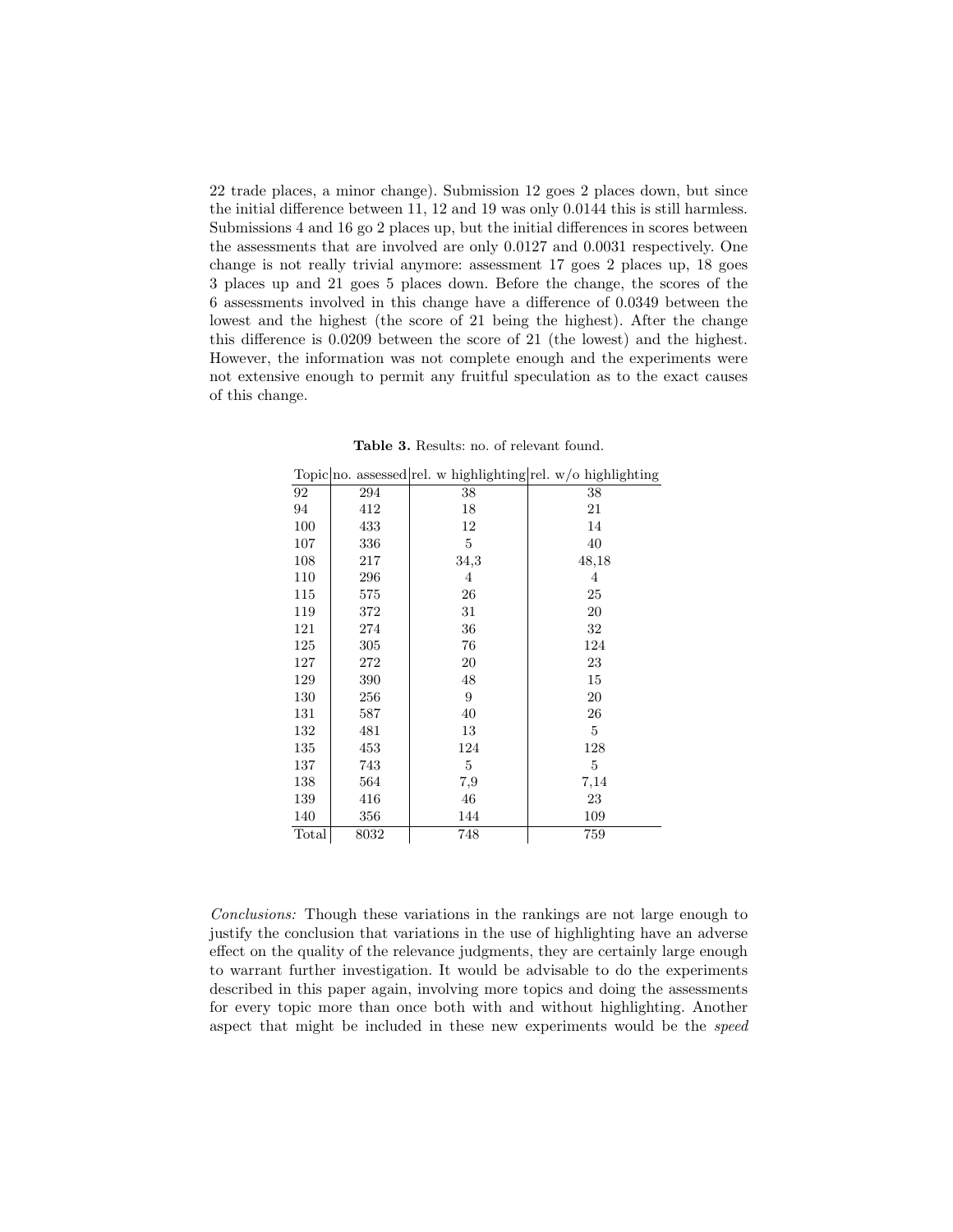

Fig. 2. This figure shows the influence of  $not$  using highlighting on the average precision of the submissions (percentage relative to the official average precisions).

|  |  |  |  |                                                                                           | <b>Table 4.</b> Rankings calculated from assessments using the highlighting functionality |  |
|--|--|--|--|-------------------------------------------------------------------------------------------|-------------------------------------------------------------------------------------------|--|
|  |  |  |  | vs. rankings calculated from assessments <i>not</i> using the highlighting functionality. |                                                                                           |  |

| 29     | 29               | $23\,$         | 18             |
|--------|------------------|----------------|----------------|
| 9      | $\boldsymbol{9}$ | 21             | 17             |
| 14     | 14               | $\overline{7}$ | $\overline{7}$ |
| $13\,$ | 13               | 15             | 15             |
| $24\,$ | 24               | $25\,$         | $25\,$         |
| 3      | $\sqrt{3}$       | $20\,$         | 20             |
| $26\,$ | $26\,$           | 1              | 1              |
| $22\,$ | 22               | $\overline{4}$ | $\bf 5$        |
| $10\,$ | $10\,$           | $\bf 5$        | $27\,$         |
| 19     | 12               | $27\,$         | $\overline{4}$ |
| 11     | 19               | $16\,$         | 6              |
| $12\,$ | 21               | $\,6\,$        | $\,28$         |
| $18\,$ | 11               | $28\,$         | $16\,$         |
| $17\,$ | 23               | $\overline{2}$ | $\overline{2}$ |
| 8      | 8                |                |                |
|        |                  |                |                |

with highlighting  $(1-15)$  without highlighting  $(1-15)$  with  $(16-29)$  without  $(16-29)$